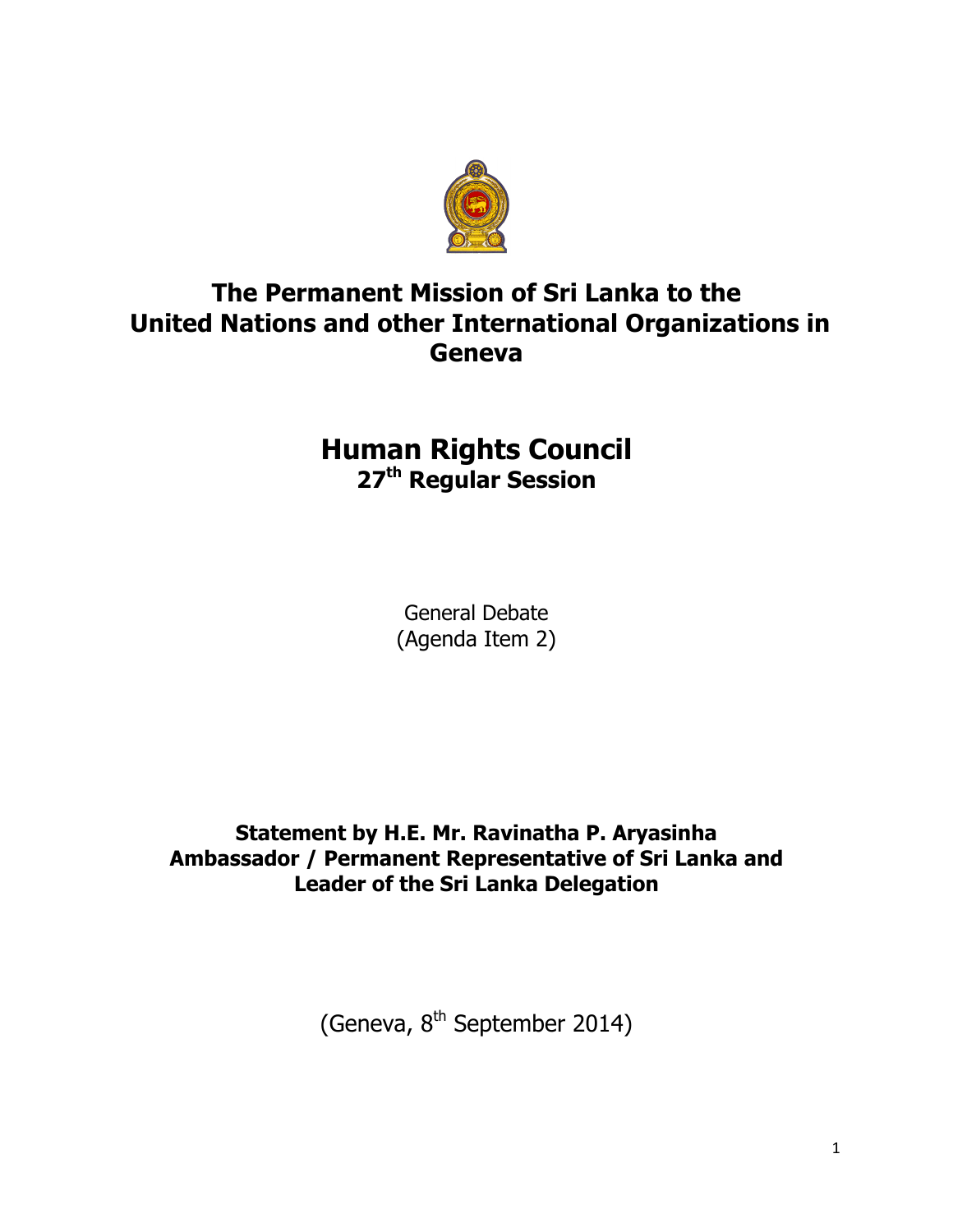Mr. President, Mr. High Commissioner,

- 1. Sri Lanka associates itself with the statements delivered by Iran and Egypt on behalf of the Non-Aligned Movement and the like-minded group of countries respectively.
- 2. My delegation takes note of the update by the High Commissioner.
- 3. On behalf of the Government of Sri Lanka, I wish to congratulate the High Commissioner, Zeid Bin Ra'ad Al-Hussein, on his appointment to this important post. His wide experience in diplomacy, in-depth knowledge of the United Nations system and understanding and respect for social and cultural characteristics are useful assets that will guide the work of the OHCHR consistent with the IB package and based on the fundamental principles of universality, impartiality, objectivity, non-selectivity, constructive international dialogue and cooperation.
- 4. Sri Lanka recognises the financial constraints being faced by the OHCHR and strongly reiterates its call for greater allocation of resources from the UN regular budget to lessen the OHCHR's dependence on voluntary contributions and earmarked funding. This would strengthen the financial independence of the Office, thereby enhancing transparency and contributing to depoliticisation of its work.
- 5. Like many countries, we are concerned about the selective targeting of countries for country specific action in the Council while human rights situations which pose a grave threat to international peace and security, are ignored or do not receive the attention they deserve. This trend has resulted in the moral legitimacy of the institution being eroded and nations losing trust and confidence in the institution. This trend has to be arrested immediately, if the Council is to serve its mandated purpose.
- 6. Sri Lanka also wishes to emphasize the need to address economic, social and cultural rights on an equal footing and on par with civil and political rights. In this respect, it is also important that the Right to Development is accorded due attention and the importance it deserves.
- 7. Despite Sri Lanka's non-recognition of the politically motivated resolution on Sri Lanka in the Council at its  $25<sup>th</sup>$  Session, we continue to engage with the regular mechanisms of the Council, including special procedures, treaty bodies and the UPR.
- 8. At the invitation of the Government of Sri Lanka, the Special Rapporteur on the Human Rights of Internally Displaced Persons and the Special Rapporteur on the Human Rights of Migrants visited Sri Lanka in December 2013 and May 2014 respectively. The invitation extended to the Special Rapporteur on the Right to Education unfortunately remains to be accepted. In continuation of the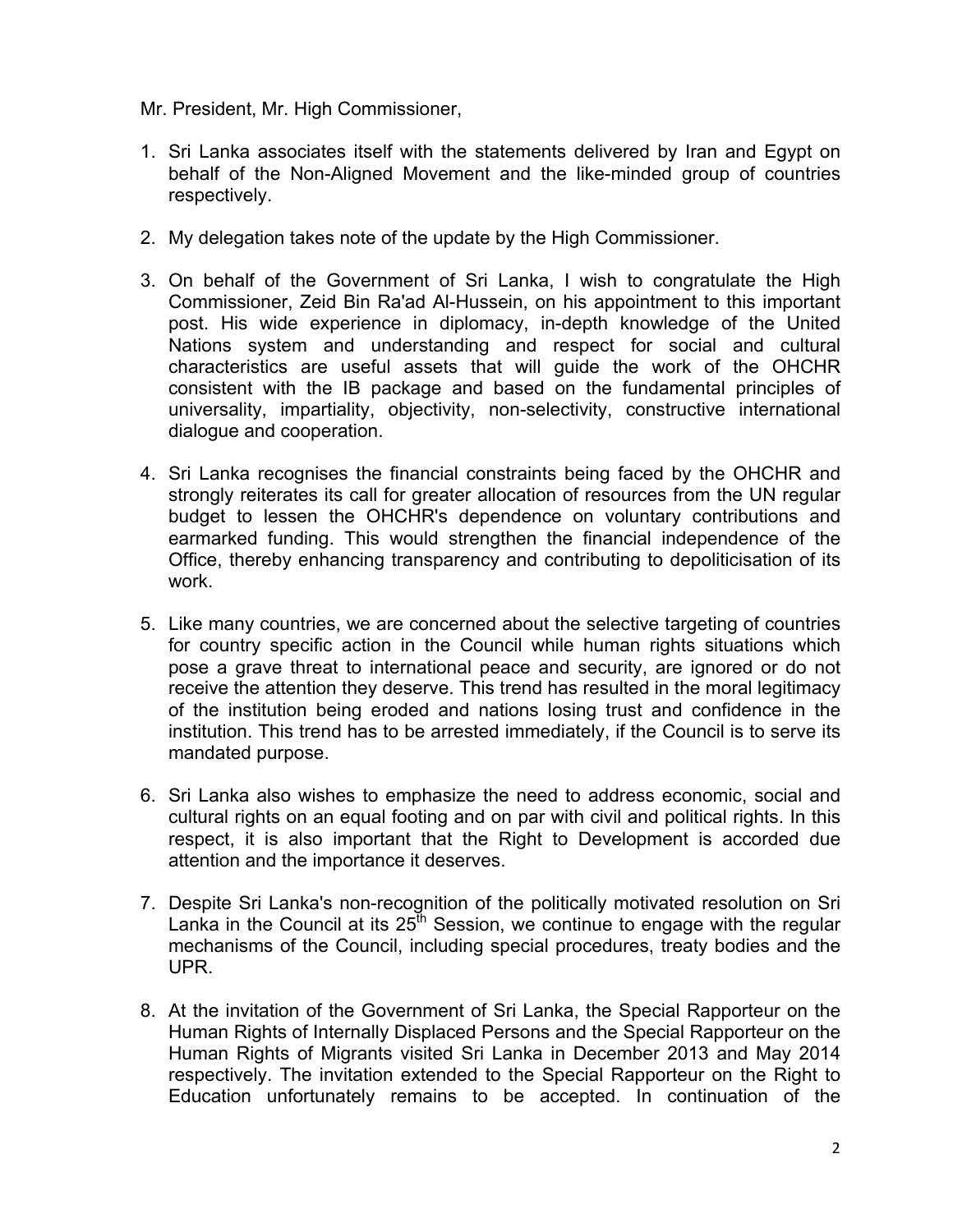Government's engagement with Special Procedure Mandate Holders, invitations will be extended to other Special Rapporteurs as mutually convenient and taking into account national imperatives. Sri Lanka's regular engagement with the Working Group on Enforced or Involuntary Disappearances (WGEID) in Geneva continues. As announced at the  $25<sup>th</sup>$  Session of the Council in March this year, the Government will seek to process the request for a visit to Sri Lanka by the Working Group once the work of the Presidential Commission on Missing Persons (COI) concludes its work, as the findings of the latter could have some correlation with that of the Working Group.

9. Further, Sri Lanka continues its engagement with the Human Rights Treaty Bodies. The consideration of Sri Lanka's fifth periodic report under the International Covenant on Civil and Political Rights (ICCPR) is due to take place next month, October 2014. We look forward to this meeting with the Human Rights Committee, as it will be an added opportunity to engage with the regular mechanisms of the Council and to update and inform the international community on developments in Sri Lanka including efforts of the Government to promote and protect human rights.

## **HRC Resolution and the OHCHR driven 'comprehensive investigation'**

10.I now turn to HRC Resolution 25/1 on Sri Lanka. In this regard, I reiterate the Government of Sri Lanka's categorical rejection of the Resolution and its call for a "comprehensive investigation" by the OHCHR. The Resolution and its mandate for a 'comprehensive investigation' challenge the sovereignty and independence of a member state of the United Nations, are based on profoundly flawed premises inimical to the interests of the people of Sri Lanka and violate a fundamental principle of international law which requires that national remedies have to be exhausted before resorting to international mechanisms. As Sri Lanka and other countries have pointed out in the Council on several previous occasions, operative paragraphs 2 and 10 of the Resolution are mutually contradictory, in calling on both the Government and the OHCHR to conduct parallel investigations. What is most regrettable is that the intrusive external investigative authority vested on the OHCHR not only exceeds its mandate, but disregards completely the domestic processes in place in the country. It disrespects the inherent social, cultural and ethnic susceptibilities of the people of the country, jeopardizes the delicate process of reconciliation that is already under way, and militates against stability and peace in the country. My delegation will be addressing this issue comprehensively when the High Commissioner's oral update is taken up for discussion later in this Session.

## **Implementation of the LLRC National Plan of Action (NPoA)**

11.Notwithstanding the rejection of the Resolution, the Government of Sri Lanka is continuing its own domestic process of reconciliation with utmost dedication towards all her people. The National Plan of Action to implement the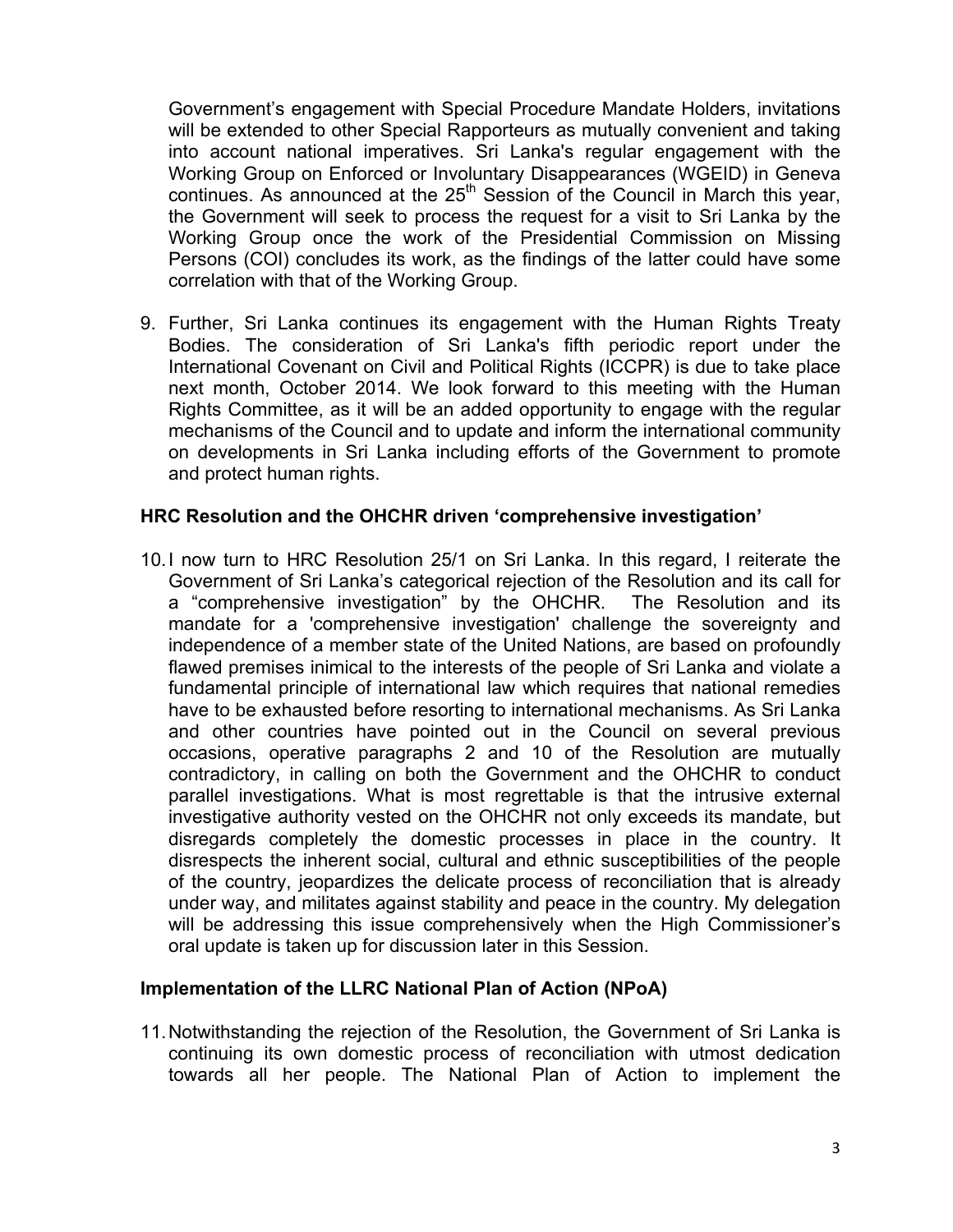recommendations of the LLRC (NPoA), which was formulated for this very purpose, will continue to provide the basis for this process.

-A 'Special Bureau for Reconciliation' is being set up to facilitate the work of the Committee headed by the Secretary to the President to monitor the implementation of the NPoA. The 'Special Bureau for Reconciliation' will assist the line ministries and agencies vested with the responsibility of effectively implementing and monitoring the respective LLRC recommendations assigned to them in the NPoA.

-In the larger interest of national reconciliation and peace and harmony for the people of Sri Lanka and importance in this respect of addressing issues of accountability and alleged violations of international law and international humanitarian law, the Government has set in motion multiple mechanisms during the last five years. Out of the specific issues identified as requiring further investigation by the LLRC, in addition to previous updates provided on the Army Inquiry, further progress has been achieved in the following on-going investigations:

Steps are being taken to tender forensic evidence on the next date of the non-summary inquiry on the killing of five students in Trincomalee scheduled for 17 September 2014. Non Summary Inquiry in this case commenced on 9 September 2013 and has met on 5 occasions. Evidence has been led of 15 witnesses. With regard to 7 other witnesses who are believed to be living abroad, summons have been issued.

• With regard to the Muttur (ACF) case, following instructions by the Attorney-General, action has been taken to identify and record statements from witnesses' material to this incident. The police have also obtained clarifications on the issue of the exact number of dead bodies from the Additional Director of CHA and the report he prepared with regard to his visit to Muttur on the 6th of August 2006. Meetings have also been held between the Attorney General and French Embassy Officials, during which, the progress of the investigation was discussed. It is noted that the Attorney General has expressed willingness to accept the assistance of the Embassy in facilitating the obtaining of statements from witnesses known to them and living in France, whether in France or in Sri Lanka.

The first part of the Court of Inquiry (on alleged civilian casualties during the final phase of the Humanitarian Operation) has been concluded. The Court of Inquiry appointed by the Army is currently addressing the second part of their mandate, comprising the Channel 4 allegations.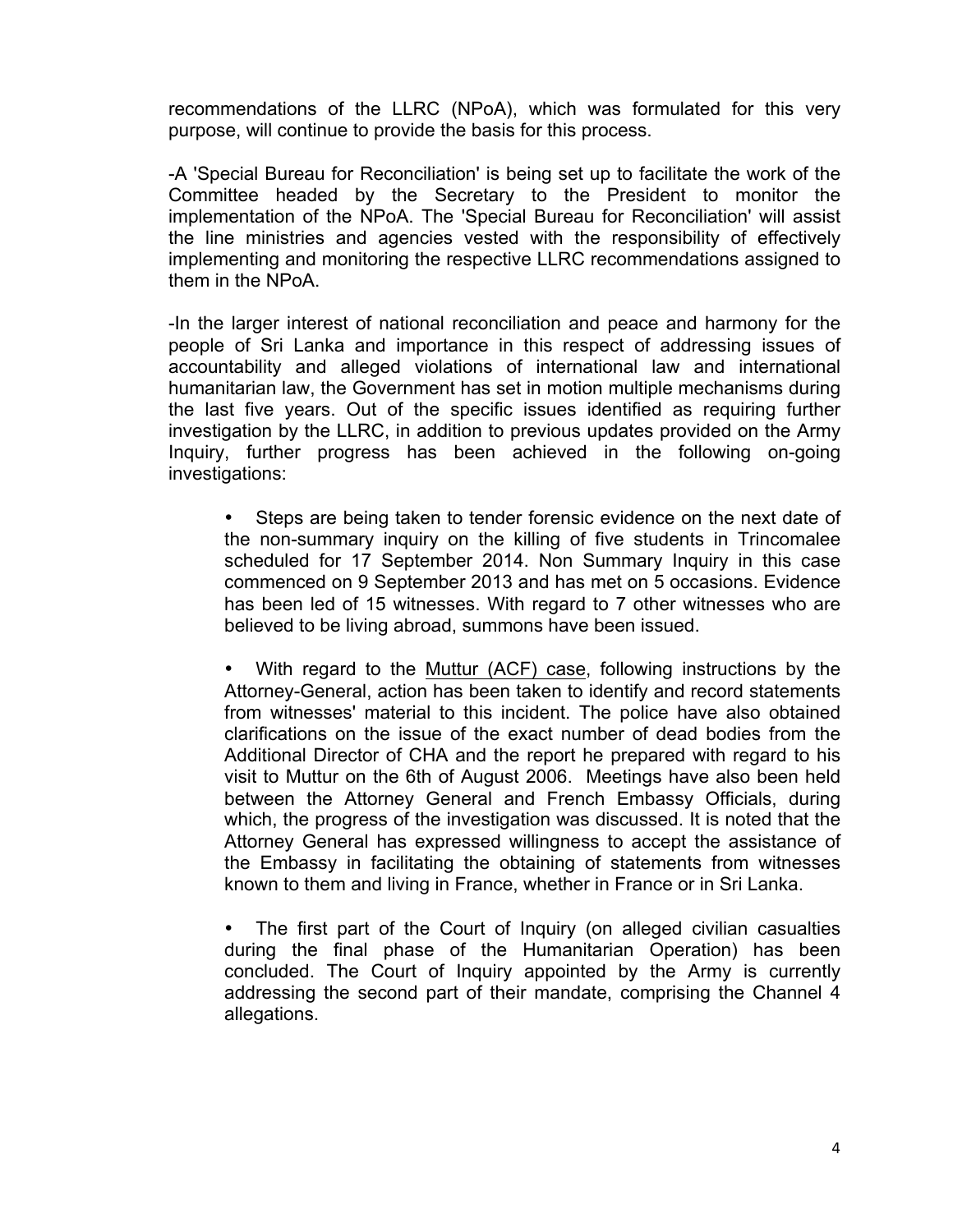-The three-member Presidential Commission of Inquiry on Missing Persons (COI) appointed in August 2013 has made considerable progress in their efforts to undertake further investigations into several matters referred to in the recommendations of the LLRC. As at August 2014, the Commission of Inquiry on Missing Persons has conducted 6 rounds of sittings in Killinochchi, Jaffna, Batticaloa, Mullaitivu and Mannar and the 7th round is scheduled to be held in Killinochchi District from 27-30 September 2014. The COI has received 19,471 complaints which includes approximately 5,000 complaints from relatives of missing security forces personnel. 939 complaints out of those received have been inquired into. Recorded evidence by the complainants is being analysed for further investigation through an independent Investigation Team.

Given the sensitivities involved in cases of missing persons and the relevance of such cases to the process of reconciliation that is already underway in Sri Lanka, the term of the COI was extended to February 15, 2015. Moreover, by Presidential Proclamation gazetted on July 15, 2014, the Commission's mandate was enhanced to inquire into several matters including recommendations categorised by the LLRC under International Humanitarian and Human Rights Law.

The Commission itself was strengthened, at the request of its Chairman, through the appointment of a five-member Advisory Council which includes internationally recognised legal experts who will advise the Commission on matters pertaining to their work including legal aspects. The Chairman of the Advisory Panel has already held preliminary discussions with the Chairman of the Commission.

-The Bill on "Assistance to and protection of Victims of Crime and Witnesses" which safeguards the rights of victims and witnesses has been approved by the Cabinet of Ministers and was gazetted on 8 August 2014. This Bill is due to be presented in Parliament on 9 September 2014. The salient features of the Bill include, inter alia, the recognition and setting out of rights of victims of crime and entitlements of witnesses; creation of certain offences that may be committed against victims of crime and witnesses; establishment of a mechanism for inquiry into complaints against infringement or imminent infringement of rights or entitlements of victims of crime or witnesses; establishment of an authority for the purpose of administering the provisions of the Bill; establishment of a special division by the Inspector General of Police to provide assistance to victims of crime; imposing duties on courts, commissions or law enforcement authorities in providing protection to victims of crime and witnesses; establishment of a special fund to be utilised for the payment of compensation to victims of crime and providing for the recording of evidence through contemporaneous audio visual linkage from remote locations within Sri Lanka.

-The Government has taken measures to ensure rapid development, sustainable peace and reconciliation in the country and focused action continues to be taken in resettlement, rehabilitation, reconstruction, socio-economic development in the former conflict affected areas and political empowerment.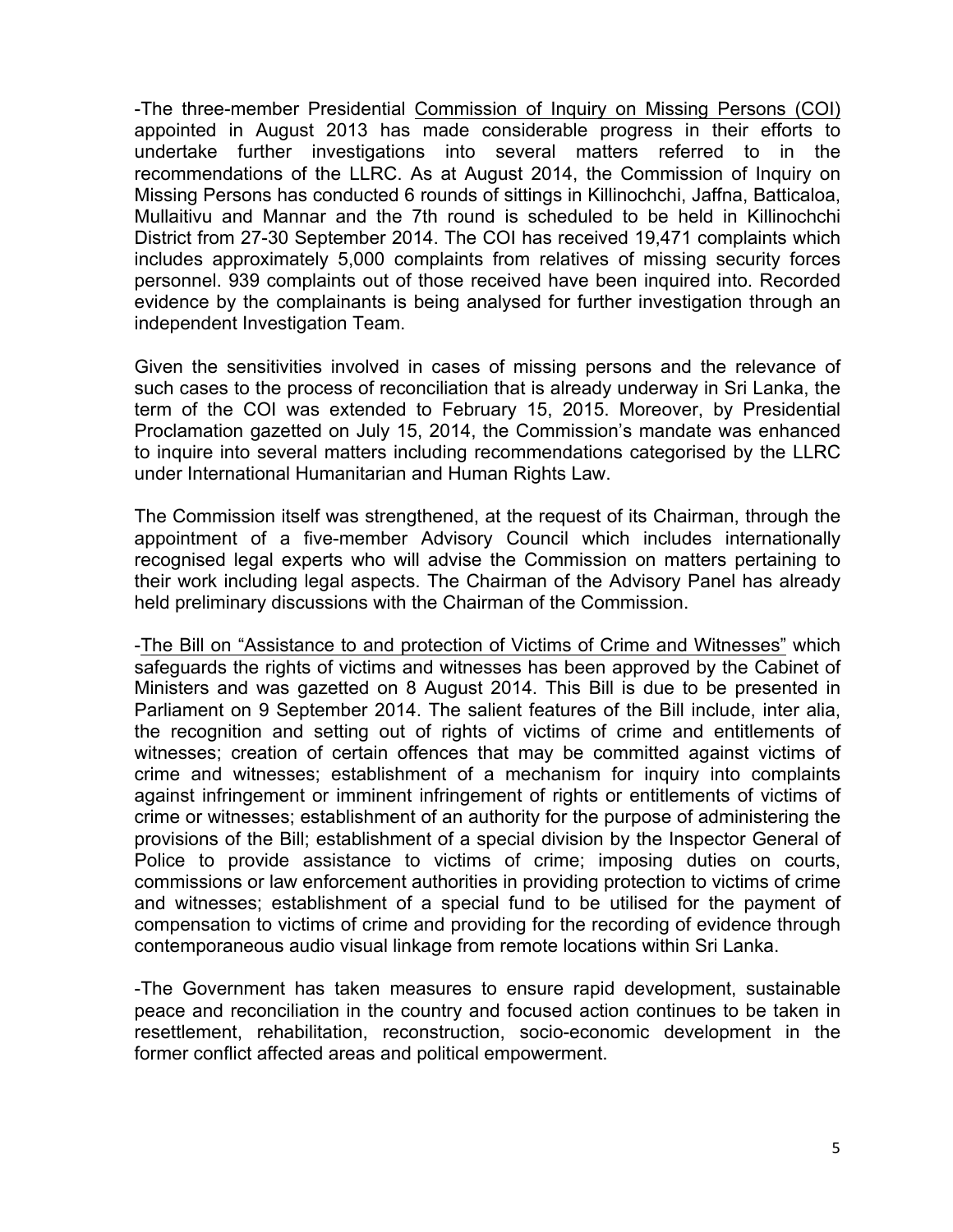- As at 30 June 2014, 96 percent of demining has been completed.
- Regarding resettlement, out of nearly 767,748 IDPs (226,824 families), a total of 510,710 persons (153,837 families) have been resettled in the Northern Province and 257,038 persons (72,987 families) have been resettled in the Eastern Province. As per the Joint Study undertaken by the Ministry of Resettlement; the Presidential Task Force for Resettlement, Development and Security in the Northern Province (PTF); and the UNHCR, as of August 2014, only a total of 26,056 persons (7,840 families) remain to be resettled, which includes 21,747 persons (6,498 families) from the North and 4,309 persons (1,342 families) from the East. We appreciate the support and assistance extended by our bilateral and multilateral partners in this endeavour.
- The data processing phase of the Joint Needs Assessment (JNA) on resettled IDPs carried out by the Government with the Humanitarian Country Team (HC), supported by UNOCHA is nearing completion. The final report of the JNA is expected by October 2014. The outcome which is based on a survey conducted in 9 districts, including in the 5 districts of the Northern Province, will enable the Government to address residual displacement needs.
- With respect to large scale development needs, on 27 August 2014 the Industrial Estate of Atchuveli in the Jaffna District was inaugurated with Government of India Grant Assistance of SLR 220 million. Under Phase I of this project, 25 acres will be developed facilitating the setting up of 22 industrial units and providing employment opportunities for approximately 12,000 persons directly and indirectly. Overall, the Industrial Estate will help serve as a platform for industrial development of the region, for regeneration of livelihood in Northern Province and for optimal utilization of local resources. The Yal Devi train service to the North, which was suspended for nearly 30 years due to LTTE terrorist activities will be resuming operations in mid-October 2014. The rail line from Anuradhapura to Jaffna has been fully upgraded and reconstructed over a stretch of 191km.
- With regard to the rehabilitation and reintegration of LTTE ex-combatants, from approximately 12,000 persons, as at 11 August 2014, only 114 beneficiaries (112 male and 2 female) are undergoing rehabilitation, and 84 are under legal proceedings (under judicially mandated custody, remanded or bailed out)
- The education system in the North has been restored, ensuring equal access to education for all students whose education was disrupted by conflict in the Northern and Eastern Provinces. Eight Schools in the Districts of Kilinochchi, Mullaitivu and Mannar were upgraded to the status of national schools while 1,105 primary schools in the Northern and Eastern provinces were also upgraded as a part of the national programme to upgrade educational facilities in 6500 child friendly feeder schools. These efforts have resulted in the highest success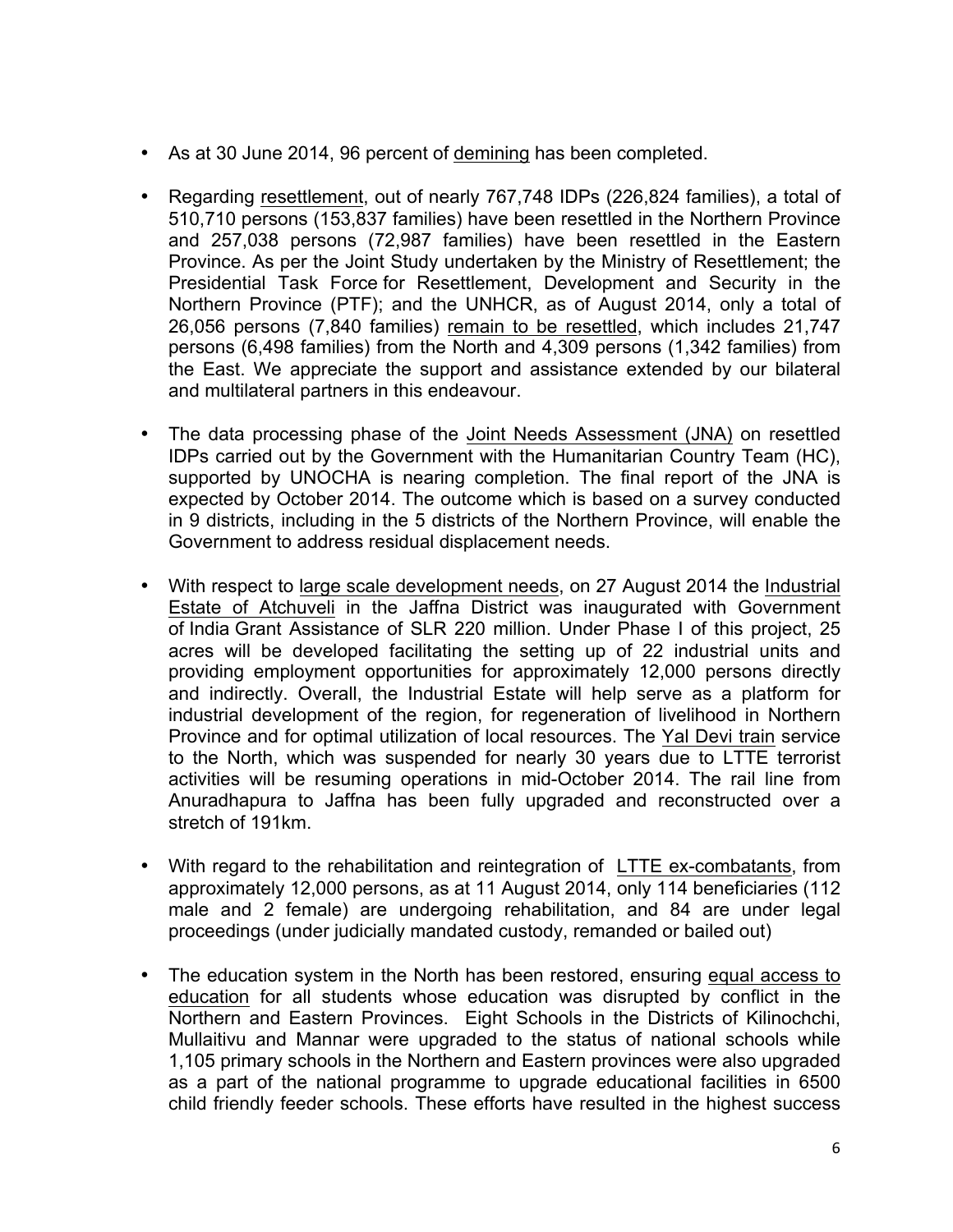rate in performance of school candidates by Province (63.88%) at GCE Advanced Level 2013 being recorded from the Northern Province. The Eastern Province has been placed third, with a percentage of 60.72%.

- On the contentious land issues, the Prescription Bill (Special Provisions) to restore land rights is scheduled to be taken up for discussion at the Second Consultative Committee Meeting in Parliament on 9 September 2014. Special Mediation Boards have been initiated in consultation with the Ministry of Lands by a Regulation to be gazetted under the Mediation (Special Categories of Disputes) Act to resolve land disputes.
- Since the end of the conflict, the Government has considerably phased out the military presence in the North, taking into consideration the national security situation and strategic security needs. Accordingly, the total reduction level by July 2014 stands at approximately 35% demonstrating a further 4% reduction in the 6 months, from December 2013. There has also been a significant reduction in the numbers of security barricades and checkpoints in the North and East, since the end of the conflict.
- On housing needs, as at July 2014, 61,831 fully damaged houses have been reconstructed and 9,104 partly damaged houses have been renovated for IDPs. The Government and other agencies have further committed to reconstructing 9,578 fully damaged houses and renovating 2,291 partly damaged houses during 2014 and 2015. The Housing Project funded by the Government of India has a target to build 50,000 houses by end-2015.
- On restitution and the provision of compensatory relief for those affected by the conflict, a total sum of Rs 1,421,368,198 has been disbursed since 2009 to July 2014 and the 2014 budget has allocated an additional SLRs. 475 Million to continue the implementation of this recommendation.
- The welfare of women-headed households in the Northern Province is a priority issue for the Government. Already, a database of beneficiaries has been established and self-employment and Micro-Enterprise Assistance has been provided to 611 single parents in the Northern Province and 128 in the Eastern Province. Special Vocational and Non-formal training programmes are conducted for women who have not been able to continue with their formal education due to the conflict. 27,000 women headed families in the North have already benefitted from this Programme.
- Further progress has been achieved by the Inter-Ministerial Committee that coordinates work related to the needs of vulnerable groups. A "Psycho-Social Support and Counseling Services" Programme for relatives of missing persons is currently being finalized. The Committee is also engaged in rebuilding conflict affected villages in the Ampara District in the Eastern Province. An integrated social care package is being provided as a safety net to vulnerable persons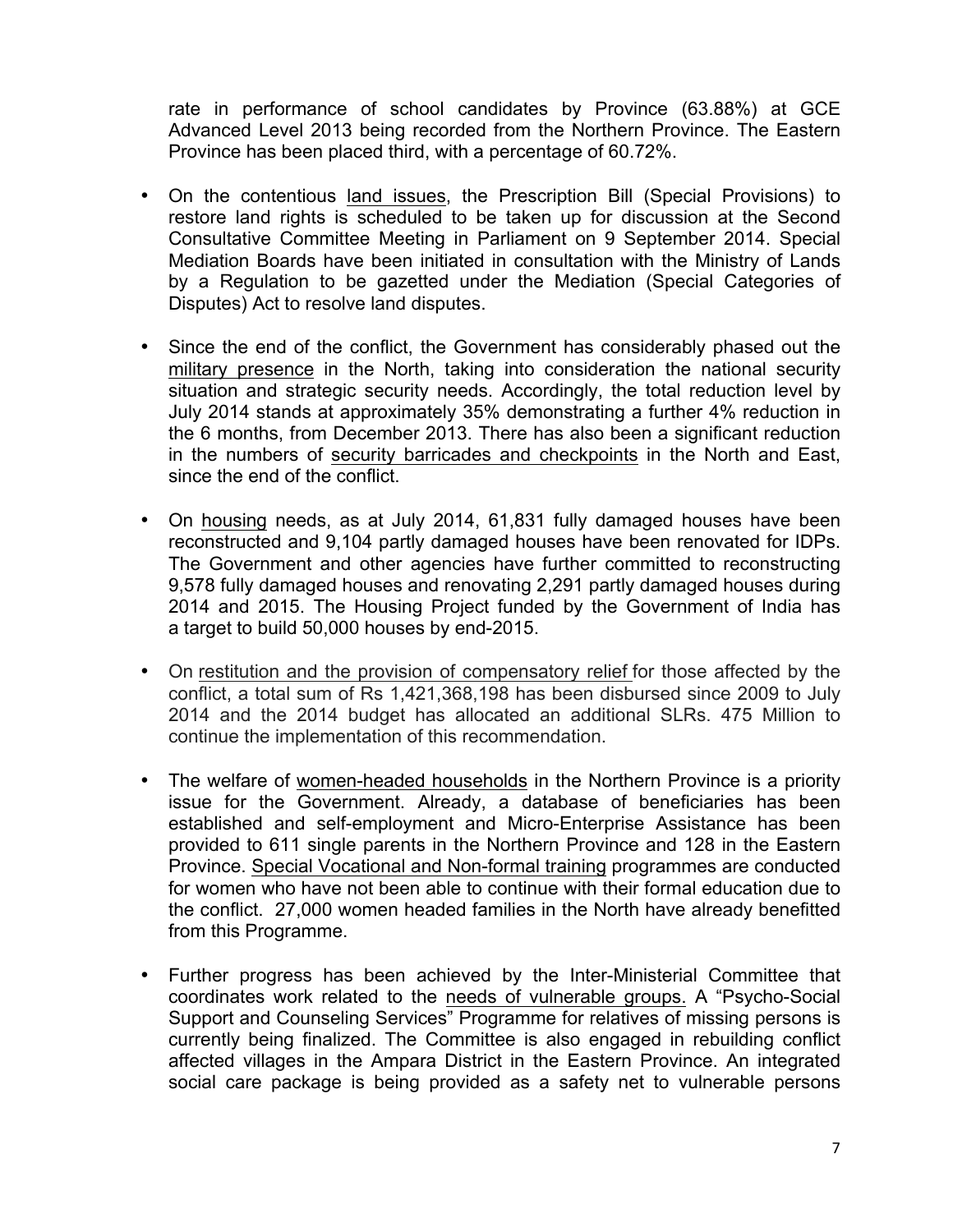including the conflict affected through 54 Social Care Centers in the North and East.

- As of August 2014, 19,389 resettled individuals in the Northern Province and 32,584 individuals in the Eastern Province have benefitted through the services of the National Counselling Centre since 2010. "Guidance & Counselling Cells" that have been set up in 736 schools in Northern and Eastern provinces and "Children's and Women's Development Units" are in operation.
- Special attention has also been paid by the Government to persons with disabilities in the former conflict affected areas. Under the "Housing Assistance Programme", 167 families in the North and 534 families in the East, having a disabled member, have already been provided monetary assistance to construct houses with accessibility facilities. With regard to livelihood support, nearly 4,000 families receive a monthly cash allowance. Further 243 persons in the Eastern Province and 560 persons in the Northern Province have been assisted up to date to set up self-employment ventures. Job-oriented Vocational Training Programmes are also conducted on priority basis in the former conflict affected areas.
- In order to enhance understanding and social harmony among all the communities, following the National Unity Convention which was held in April 2014, a "Social Integration Week" was successfully held from 14-20 July 2014. This event which was a recommendation of the LLRC, aims to encourage the dissemination of information that highlight commonalities and mutual understanding between communities, especially for the benefit of the younger generation.
- Following the LLRC recommendations on giving effect to the Official Languages Policy, action has been already initiated to present to the Cabinet a Roadmap for the Implementation of the Official Languages Policy shortly, and as per LLRC recommendation (9.256) on establishing branches of the Official Languages Commission in every Province, and also in line with the 10-year National Plan for a "Trilingual Sri Lanka", 2 branches have already been set up in the Northern and Sabaragamuwa Provinces. Further, all 90 Police Stations established in the North and East now have Tamil speaking police officers to serve the public.
- Consistent with the recommendations of the LLRC, the Parliamentary Select Committee (PSC) which was set up in November 2012 to achieve a multi-party consensus in respect of political and constitutional measures continues to endeavour to fulfil its mandate. Despite calling for a political solution, the persistent refusal of the Tamil National Alliance (TNA) to participate in this process has been a serious impediment to achieving this objective.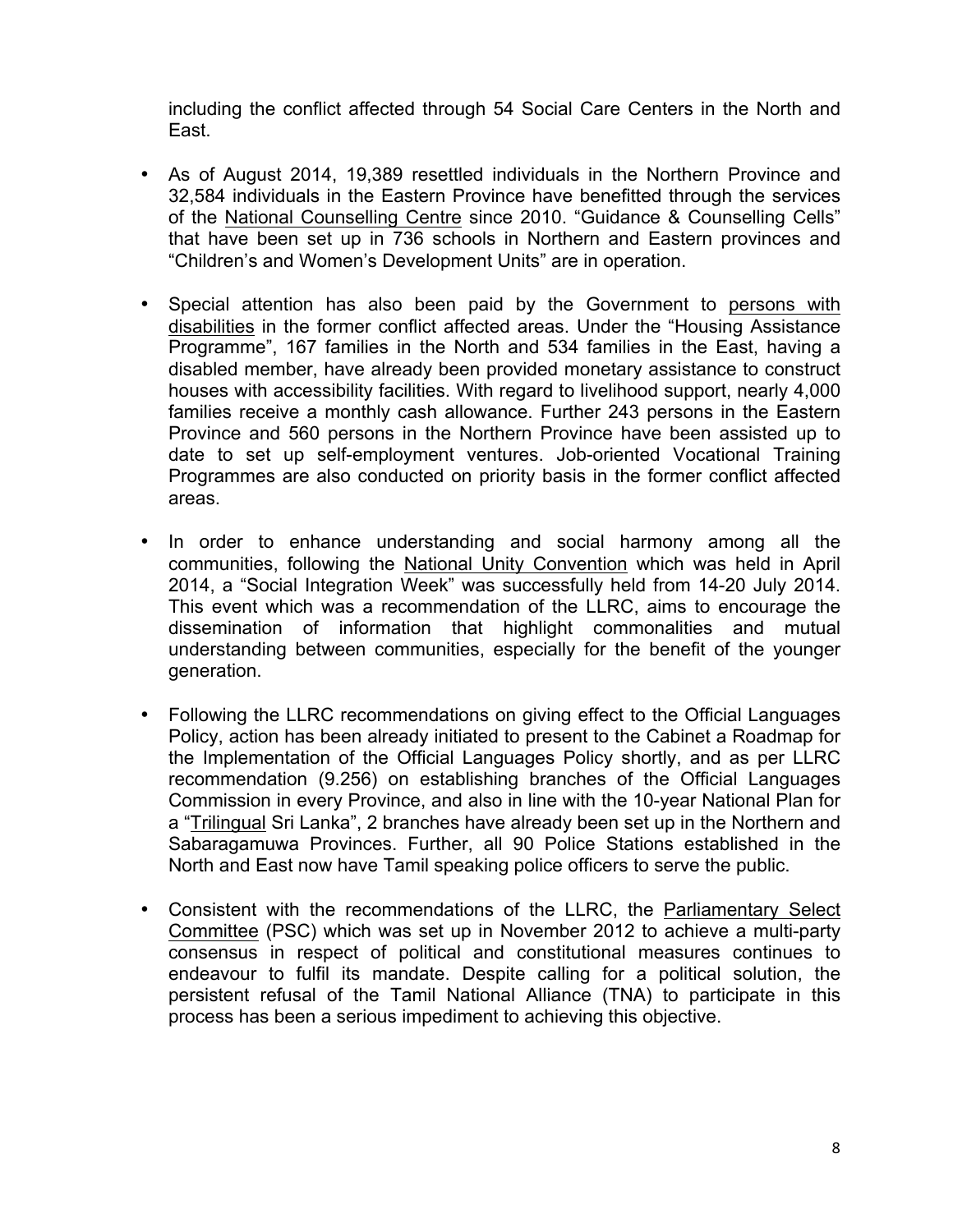- 12. Mr. President, Sri Lanka is deeply appreciative of all our long standing friends in this Council and in the wider international community who have continuously and consistently kept their faith in our ability to achieve national reconciliation on our own. Desirous of achieving a lasting peace through a home grown solution towards achieving reconciliation, sharing of experiences through its regional and international partners continues to receive the Government's attention. In this context, Sri Lanka has already explored with South Africa the possibilities of sharing experiences on post-conflict reconciliation. In this context, South African Deputy President Cyril Ramaphosa visited Sri Lanka in July 2014 at the invitation of the government to exchange views on South Africa's experience in the Truth and Reconciliation Process. The visit was undertaken in the capacity of a mutual sharing of views on the TRC in order to explore the possibility of adopting a similar mechanism taking into account social and cultural particularities of the country. For the success of such a domestic reconciliation process, the imperative need for all stakeholders to participate in the PSC was discussed as well. Similar dialogue continues bilaterally with other countries as well as at high level**.** 
	- 13.It is unfortunate that some, fuelled by externally motivated agendas and political and electoral compulsions, refuse to acknowledge the holistic development in the country especially in the North and the East, as well as the sensitive ongoing domestic processes of reconciliation, nation building and accountability.
	- 14.Sri Lanka rejects assertions regarding threats levelled against the human rights community in Sri Lanka. Steps will be taken at all times to investigate into complaints. In this context, it must be noted that the full gamut of constitutional guarantees including effective remedies are available to individuals or groups who wish to canvass the rights of persons. Sri Lanka also regrets attempts being made to portray the country as intolerant of religious minorities. For centuries, people in Sri Lanka practising different faiths and practices have coexisted peacefully and in harmony. However, like in all countries in the world composed of multi-cultural and multi-religious communities, unfortunate isolated incidents can occur. Wherever such incidents of attacks involving religious places of worship have taken place or any individual has been targeted on the basis of religion or faith, the legal process has been set in motion in respect of reported incidents and investigations have been launched. The Government expressly condemns all acts of violence against any religious or ethnic communities.
- 15. In conclusion, Mr. President, I wish to reiterate that the Government of Sri Lanka is firm in its commitment to continue its ongoing domestic processes of accountability, justice, reconciliation and nation building in the best interest of the people of Sri Lanka. Towards this end, we will continue to work with our international partners.
- 16. I also wish to reaffirm Sri Lanka's continued support to the High Commissioner in discharging his mandate as contained in GA Resolution 48/141; to the OHCHR; and to the work of Human Rights Council based on the principles of the IB package.